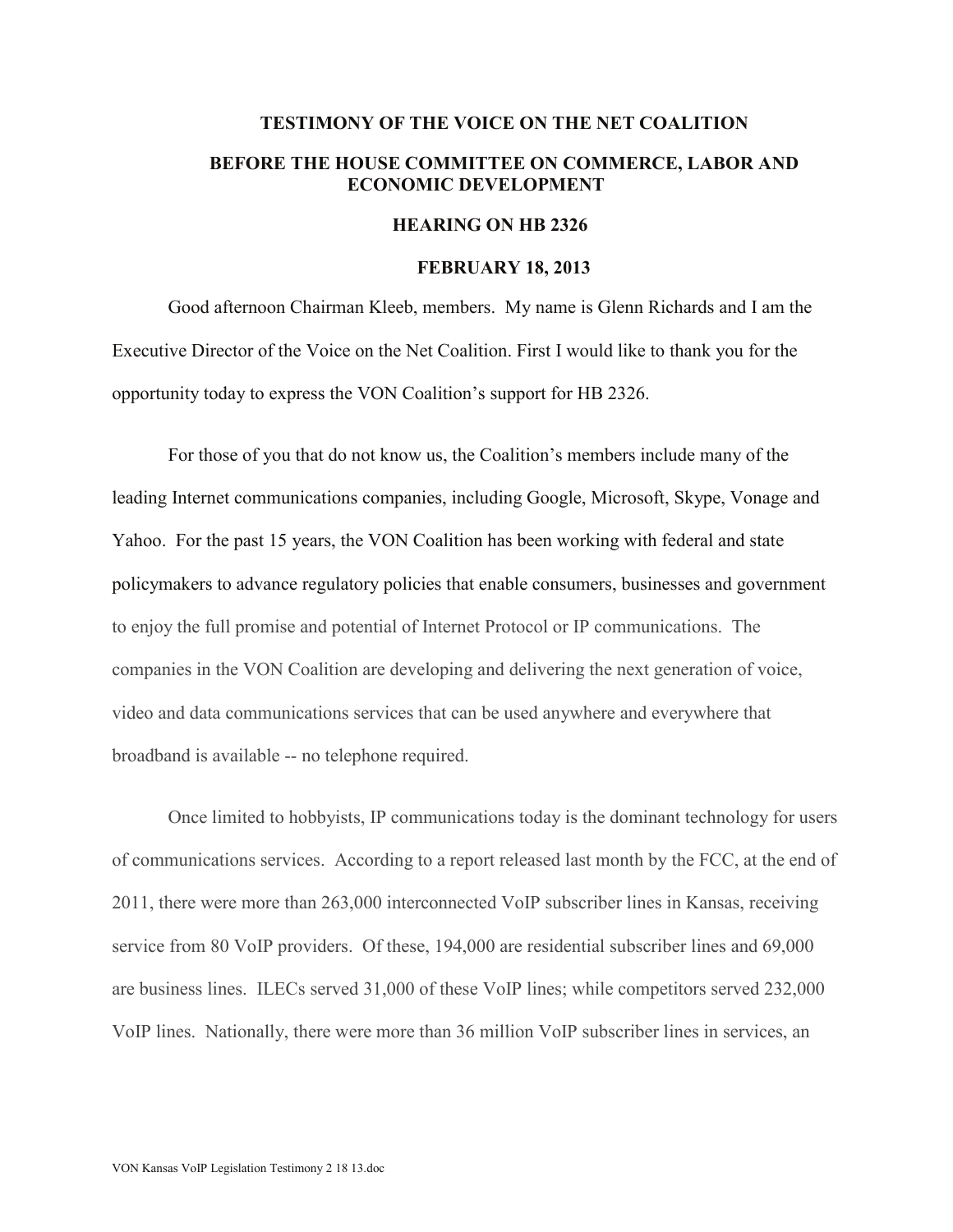increase of more than 15 percent from the prior year. In contrast, during the same period, wireline retail lines decreased by almost 10 percent from 117 million to 106 million lines.

The dramatic growth of IP communications has created viable competition in the communications industry, to the benefit of consumers that are saving hundreds of millions of dollars each year by switching to VoIP and other IP-enabled services. VoIP also provides consumers flexibility and features not possible in yesterday's telephone network. These include the ability to use an IP-enabled phone through any broadband connection anywhere in the world; allowing voice mail to be sent to email or converted to text; allowing multiple devices to ring at the same time, and bringing video conference calling to the masses. At the same time, quality and reliability have improved to equal if not surpass that of the legacy phone network.

For businesses, particularly small and medium sized businesses that are at times ignored by larger carriers, IP communications is lowering costs, allowing increased control over communications, increasing productivity, increasing mobility, enabling collaboration, and giving companies a competitive advantage. IP communications promotes telework; allowing people to work seamlessly from home as if they were in the office; creating more time with family and greater employment opportunities for parents of small children, adult caregivers and the disabled.

IP's ability to converge voice, video, and data into one application makes available new accessibility options for the tens of millions of disabled Americans. IP communications gives disabled users a choice as to which mode they want to communicate in. For example, a deafblind person could sign his conversation then read the response on text with a Braille display. A hearing-impaired person might use text for the main communication, then video to show their emotional reaction to the conversation.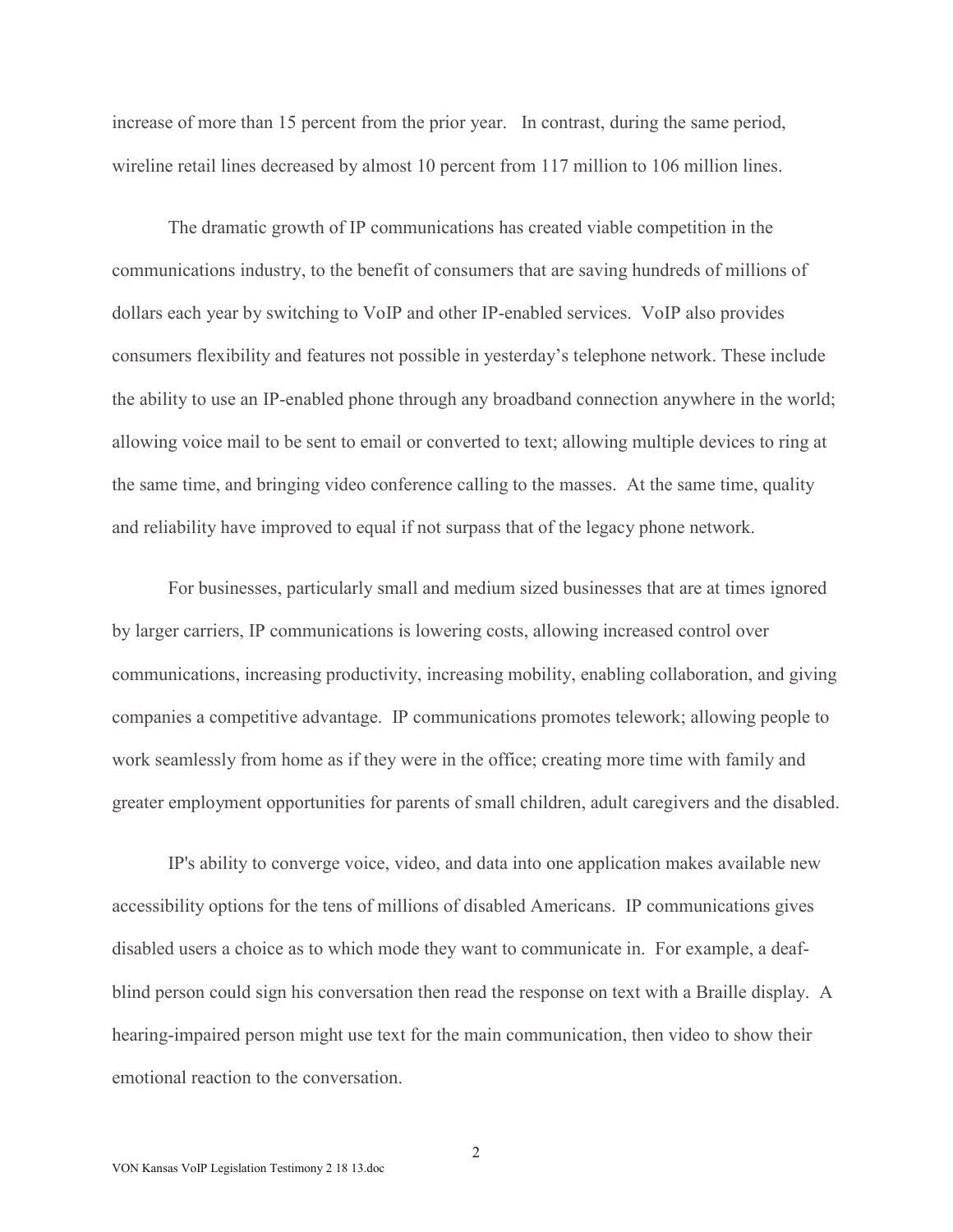IP communications is also bridging the gap between rural and urban Americans. VoIP can bring good information age jobs to rural communities, and encourages the rapid deployment of broadband to rural areas.

IP communications has prospered in a largely unregulated environment. The Federal Communications Commission in 2004 found that IP communications between computers should not be regulated at all; and it also that same year preempted state regulation of interconnected VoIP – which are services that are used more like a replacement for regular telephone service. The FCC has, however, imposed certain public safety and consumer protection requirements on interconnected VoIP providers, such as a requirement to provide 911 services, protect customer data, report outages and assist law enforcement. There is no federal entry or price regulation of VoIP.

At least 24 states and the District of Columbia have already provided certainty to the investment markets by codifying regulatory "safe harbors" for VoIP or IP-enabled communications. These states have recognized that there is no benefit to imposing legacy telephone regulations on IP communications and that investment will be lost if regulatory ambiguities are allowed to remain in place. In an otherwise competitive market with low barriers to entry and low switching costs for consumers, entry and rate regulation has the potential to materially and adversely impact technological innovation, hinder the growth of open, competitive markets and place unnecessary burdens and costs on companies eager to invest in and deliver innovative products and features.

By adopting House Bill 2326, Kansas now has the perfect opportunity to join these progressive states and help launch a new era of broadband-enabled benefits for consumers and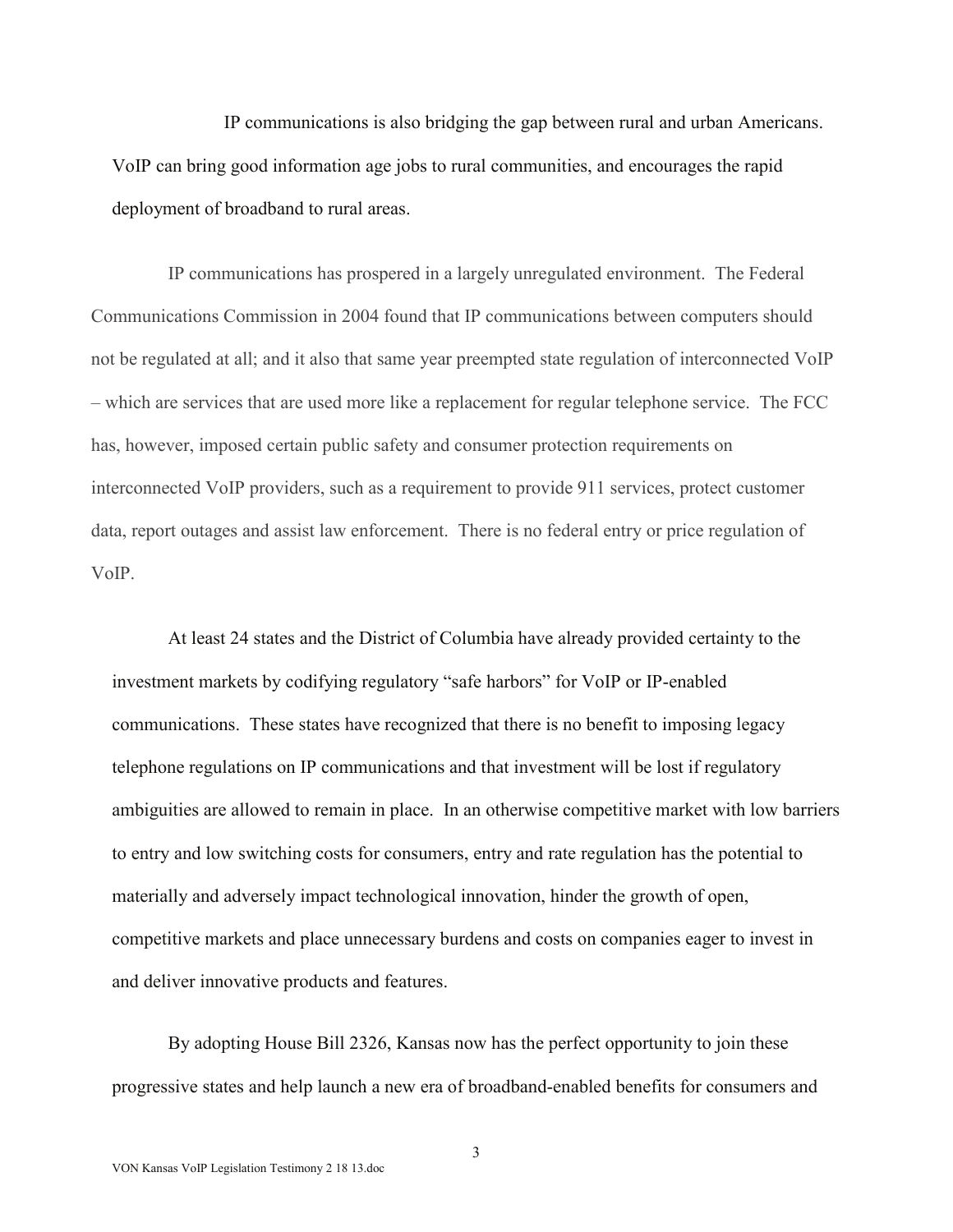businesses in Kansas by eliminating the threat of conflicting state regulation of two types of Internet Protocol-enabled services. The first, referred to in this bill as Internet Protocol enabled service, includes those broadband delivered applications and services used by consumers, businesses, and government every day, such as instant messaging, e-mail, web surfing, search, streaming video, and voice communications applications such as Skype video calling. Historically, the FCC has preempted regulation of these offerings. These are the innovative products and applications that are driving Kansas' information technology economy. To ensure that consumers continue to have access to these transformative broadband applications, it is critical that state and local regulation not burden such innovation. HB 2326 recognizes and retains federal preemption of state and local regulation.

The bill also refers to another form of IP communications service, identified as Voice over Internet Protocol, or VoIP services, which provide consumers a replacement for their traditional phone service. VoIP services as defined in HB 2326 and by the FCC are distinguished by the ability of consumers to both make calls to and receive calls from the public phone network. The FCC has created a uniform framework for the regulation of these two-way VoIP services that applies in all 50 states. This legislation reinforces the existing federal framework by precluding state or local governments or agencies in Kansas from attempting to regulate VoIP in conflict with the FCC.

The appropriate policy framework, as embodied in this legislation will facilitate transformative improvements in the way all people in Kansas communicate that harness the power of the Internet. Adoption of HB 2326 will provide four critical benefits to the state of Kansas during these challenging economic times: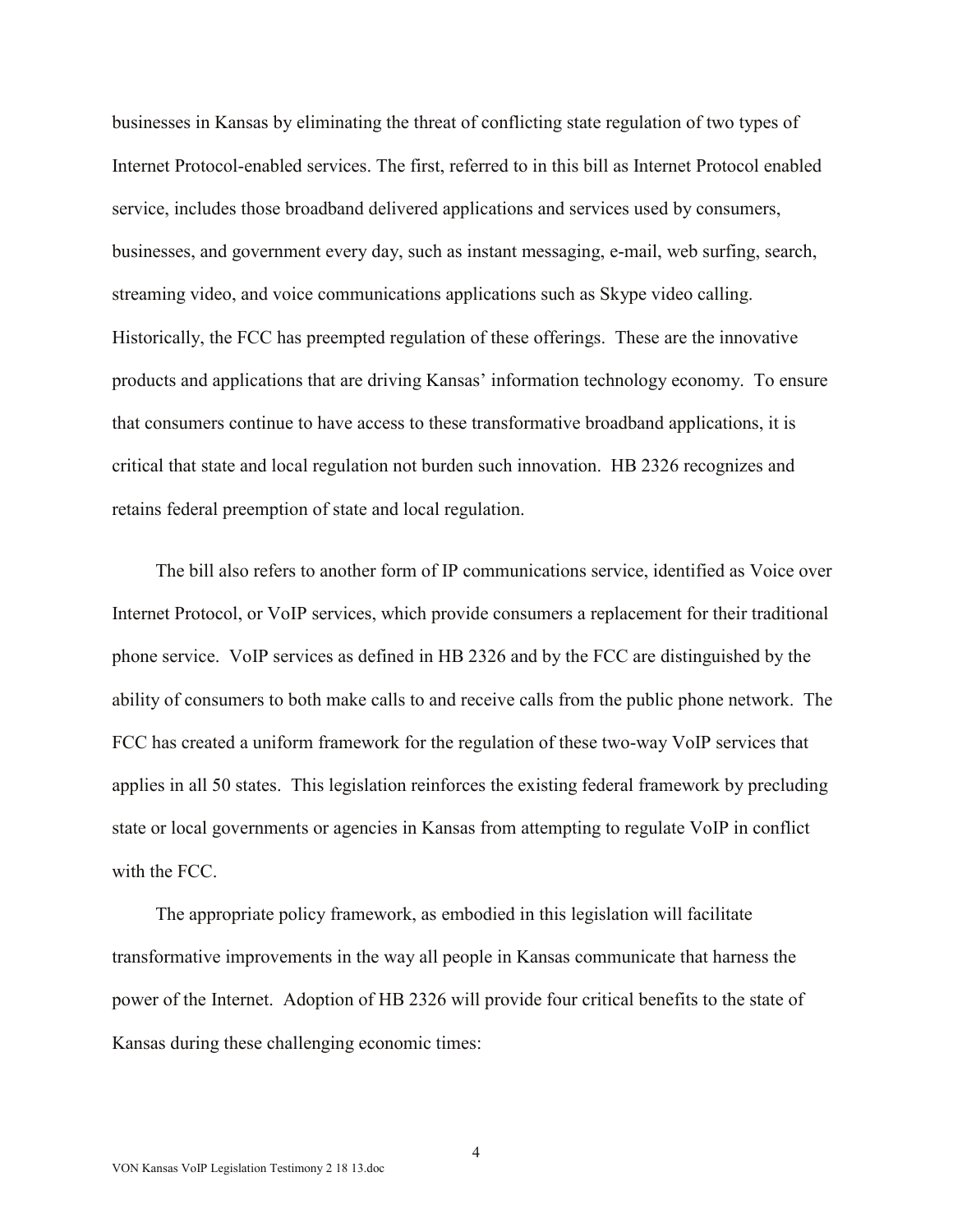(1) a platform for innovation delivering advanced broadband communications features to consumers and business in Kansas;

(2) increased competition among network and service providers leading to cost savings for consumers and businesses across the state;

(3) increased infrastructure investment and accelerated broadband deployment – critical elements of job creation and economic growth in the state, particularly in rural areas; and,

(4) most importantly, this legislation will moot a problematic order issued by the Kansas Corporation Commission on January 30, 2013, asserting jurisdiction over what it calls "fixed" VOIP and requiring Time Warner Cable to obtain a Certificate of Convenience and Authority to offer its Digital Phone Service in Kansas. As noted earlier, the FCC in 2004 preempted state regulation of VoIP and, in my opinion, this Commission order will not survive judicial scrutiny, if appealed. The order also creates a terrible precedent, and will likely have a chilling effect on the 80 companies providing VoIP services in Kansas, possibly leading to their exodus from the market and reducing competition, rather than subject themselves to state telephone regulations, including the filing of tariffs. I am aware of only one other state, Vermont, that has a similar regulatory decision in place, and that has been appealed to the state supreme court.

This critical legislation – which must be passed this session -- will ensure the continued availability of these broadband communications offerings and open new high-tech economic opportunities by prohibiting regulation of innovative IP-based services, consistent with Federal law. Everyone in Kansas has much to gain from a regulatory environment that allows innovative IP enabled applications and services to remain free from regulations originally intended for plain old telephone services.